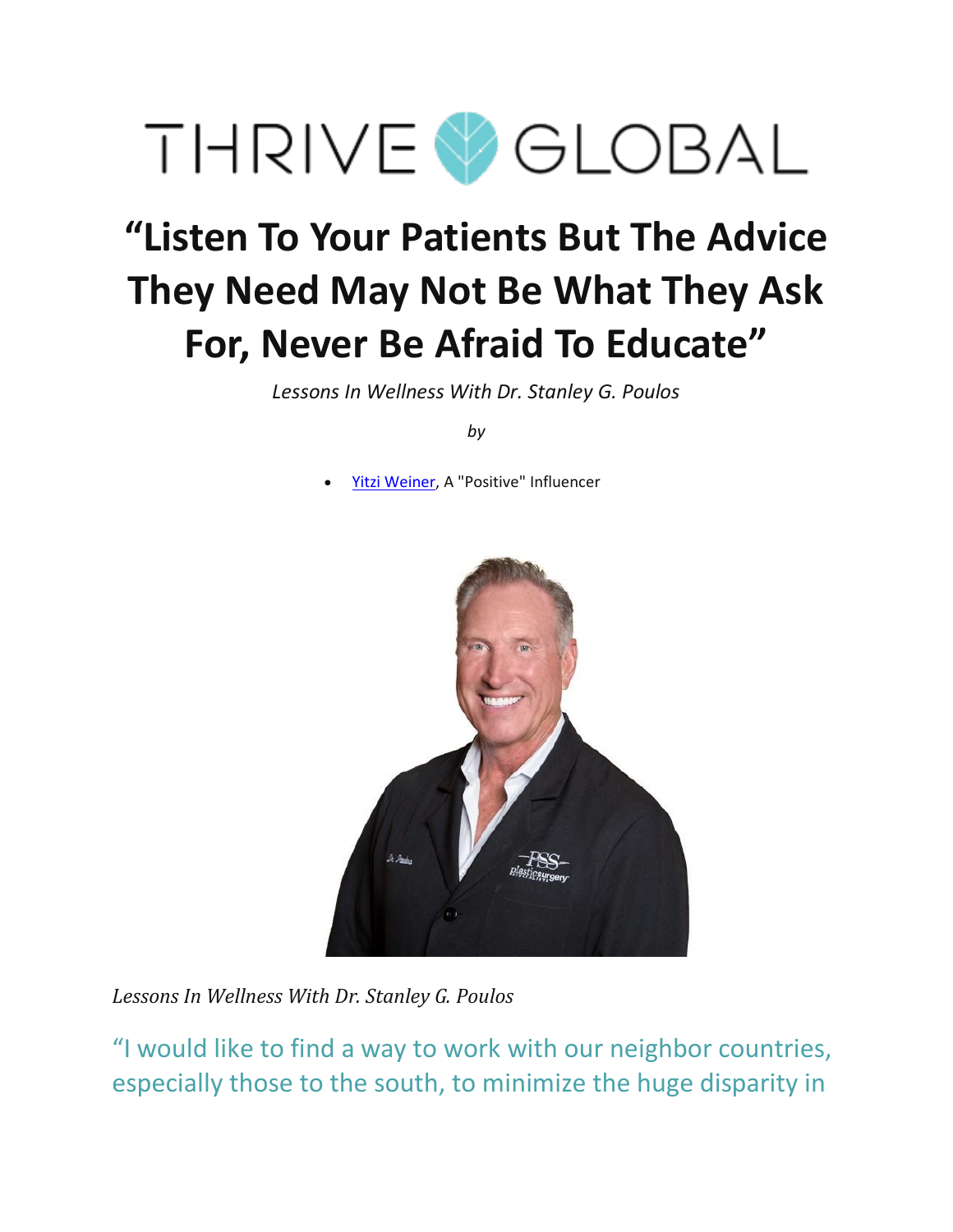lifestyle that exists on either side of a line drawn on a map. There is a win-win situation there, we just have to be open to finding it."

I had the pleasure of interviewing Stanley G. Poulos, M.D. of Marin County California. Dr Poulos is a board certified plastic surgeon and cofounder of Plastic Surgery Specialists, one of the premier aesthetic clinics in California. He and his team combine the best combination of surgical innovations and non surgical treatments with an eye on staying abreast of the latest advancements while choosing only those with proven track records of success and safety.

# *Thank you so much for doing this with us! What is your "backstory"?*

I grew up in west Texas. Somehow I decided as a young boy that I wanted to be a doctor and never wavered from that vision, benefitting from a college football scholarship allowing me to pursue premed studies and eventually an M.D. from the University of Texas. I moved to San Francisco to pursue surgical internship , residency and eventually a plastic surgery fellowship. I moved 15 minutes across the Golden Gate Bridge to Marin county and that remains my home today.

#### *Can you share the funniest or most interesting story that happened to you since you started your career?*

I recall years ago consulting many times with a young woman seeking breast implant surgery. She returned3 or 4 times for visits because she had a morbid fear of waking up from surgery and being too big. She finally decided to proceed, and sure enough just before she went into the surgery suite she saw me one more time and again begged me to be conservative. Then as was my custom I was holding her hand as the anesthesiologist was putting her off to sleep. Then her final instruction … 'Dr. Poulos make me look like a porn star!" That is where I learned we deal with conscious as well subconscious motivations in this business.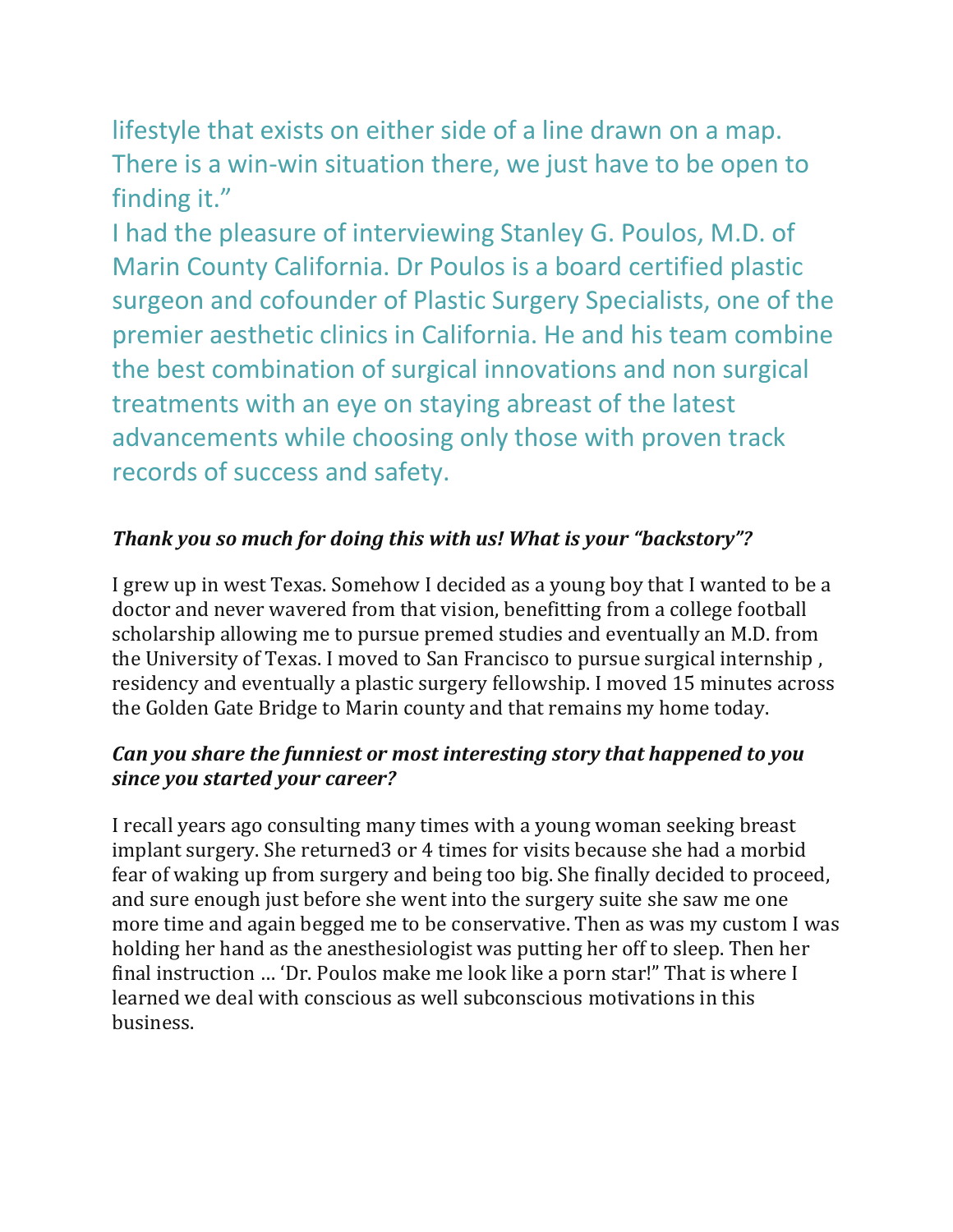## *Are you working on any new or exciting projects now?*

I am so excited to become involved in bringing weight loss options to the aesthetic arena. For years I would see patients seeking plastic surgery for tummy tucks or liposuction while they were 40, lbs or more overweight. We would ask them to try to lose weight and come back for a better result but most of these patients we never saw again because we were not helping them to get healthy . then in the last few years the FDA has approved a new treatment involving placement of balloons in the stomach to take up space and change eating habits. We developed a division of our clinic focused on health and wellness centered on the gastric balloons and a very structured program of nutrition and exercise and have seen many patients lose more than 20% of their body weight in 6–8 months. It has been so gratifying to see the changes physically and emotionally that this brings.

## *What advice would you give to other doctors to help their patients to thrive?*

"listen to your patients but the advice they need may not be what they ask for. Never be afraid to educate."

## *None of us are able to achieve success without some help along the way. Is there a particular person who you are grateful towards who helped get you to where you are? Can you share a story about that?*

I was strongly influenced in high school by an assistant principal who encouraged those of us who would listen, that transcending roots in a small West Texas town to follow big dreams is not so hard but to staying true to your moral character should never change .

## *How have you used your success to bring goodness to the world?*

Sharing my story with young people who often feel that time is running out on pursuing their dreams has been a great way to connect with the future. Looking back on how fast an entire career flashes by makes on realize the wisdom of choosing the right path for that individual

The team at PSS gives back 1% of its gross revenues each year to a charity in our community that the entire team selects. This connects all of us to giving back a little piece of our success.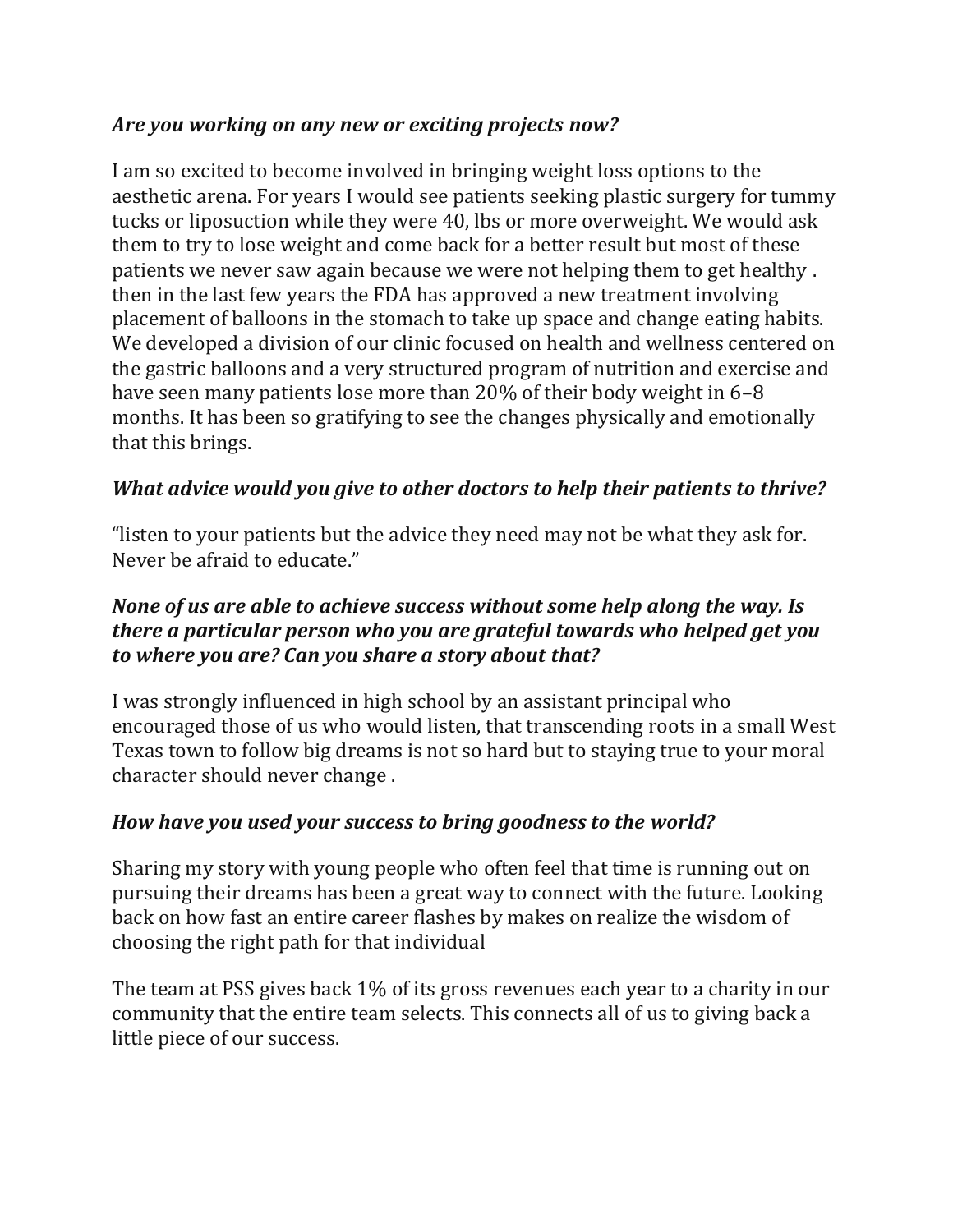

*What are your "5 Things I Wish Someone Told Me Before I Started" and why. (Please share a story or example for each.)*

5 things I wish somebody had told me before I started:

1) A fast start in practice does not equate with the best start. I wish I had taken time as a young surgeon to travel the world and spend time with the best. 2) Consider being really good at one thing and have that one thing be your passion. It's hard to give up skills you have acquired and focus in one super specialty but in many ways it is easier. 3) Older colleagues don't always know best but they didn't get to be old in the business by being stupid. Never be afraid to accept advice from a mentor. 4) Patients aren't always right, but they do get to think they are. Work on the patient experience in your office and happy patients will follow. 5) As a surgeon try not to operate on patients that you don't like, or those that don' like you. It just never seems to work out.

# *Can you please give us your favorite "Life Lesson Quote"?*

"It's amazing how much smarter my parents got the day I went off to college and had to make all my own choices."